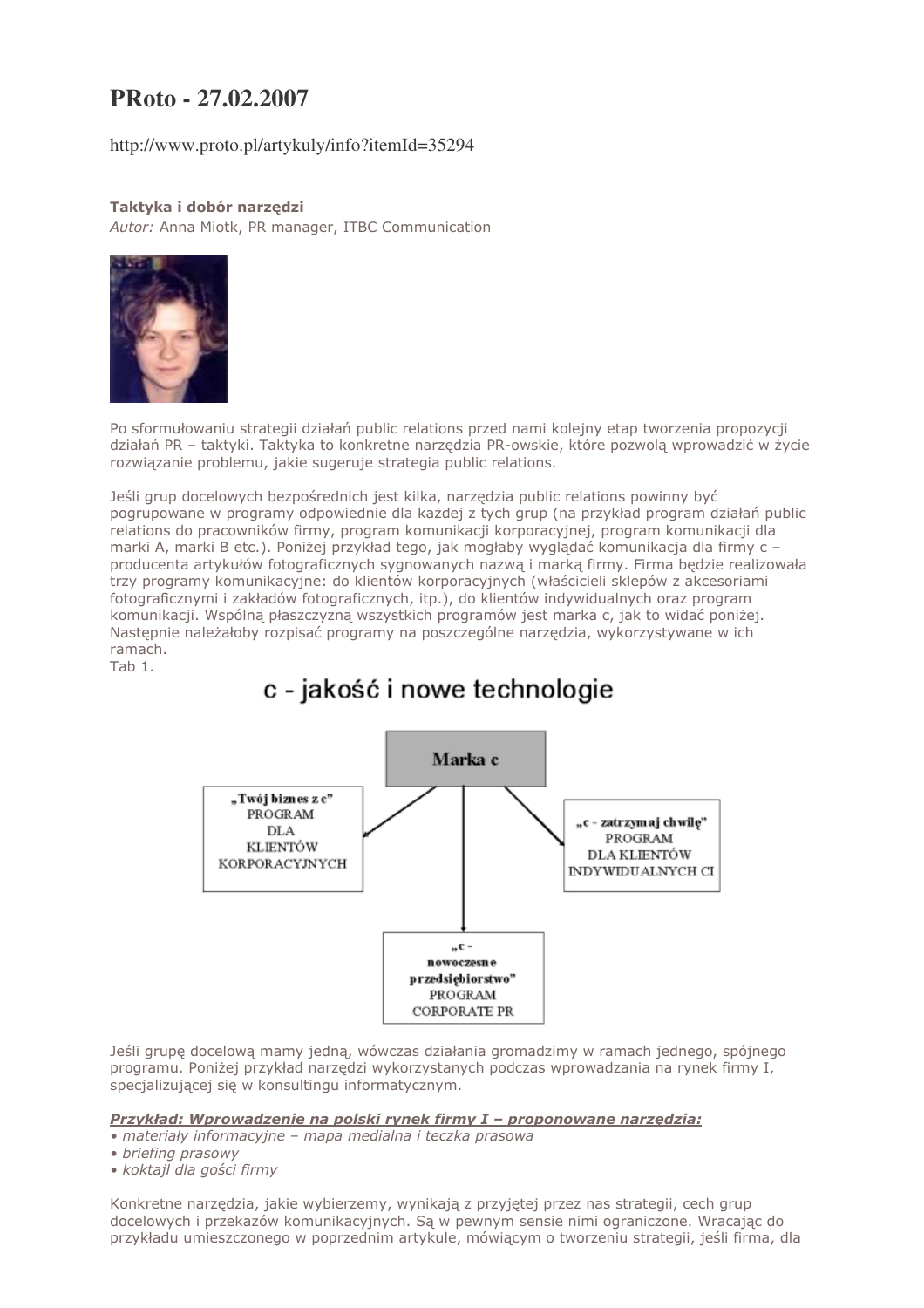której tworzymy strategie, kładzie duży nacisk na bezpieczeństwo stosowanych rozwiązań, to przekazem ogólnym bedzie: "wykonywanie usług przez naszą firme gwarantuje bezpieczeństwo danych naszych klientów". Przekazy szczegółowe mamy sformułowane tak: "nieustannie aktualizujemy nasze systemy obrony przed atakami z internetu", "do przesyłania danych stosujemy szyfrowane łącza", "stosujemy najnowocześniejsze rozwiązania do zapewniania ciągłości biznesowej", itd.

Wiedząc, że grupą docelową są dyrektorzy informatyki z dużych instytucji rynku finansowego, jakich użyjemy wobec tego narzędzi? Zapewne będą to rozbudowane relacje z mediami branży IT i gospodarczymi (którym będziemy udostępniać studia konkretnych przypadków, zorganizujemy dla nich wizyte referencyjna, ale udostepnimy też wypowiedzi ekspertów firmy do planowanego przez dziennikarza artykułu o bezpieczeństwie), udział firmy w seminarium poświeconym problematyce bezpieczeństwa informatycznego w instytucjach finansowych, może też organizacja wizyty referencyjnej w siedzibie firmy i prezentacja rozwiązań na miejscu dla klubu prenumeratorów pisma adresowanego do dyrektorów informatyki w największych firmach? Przykłady kolejnych narzędzi można by mnożyć w nieskończoność.

W tym momencie spisujemy wszystkie narzędzia, jakie przyjdą nam na myśl i nie staramy się jeszcze podchodzić do nich krytycznie, zakładając, że któreś z nich może być lepsze niż inne. Na krytyczną analizę czas przyjdzie jeszcze później.

Wiele agencii w tym momencie organizuje brainstormingi - jest to o tyle słuszne, o jle brainstorming jest prowadzony zgodnie z regułami sztuki (spisujemy pomysły, ale ich krytyczna analiza jest dokonywana na samym końcu), nie trwa dłużej niż 45 minut i nie odbywa się po godzinach pracy. A także nie ma na celu wynalezienia super kreatywnego pomysłu, który najpierw powali na kolana klienta, potem wszystkich jego konkurentów, a potem pozwoli jeszcze zgarnąć jakąś nagrodę branżową. Skutek jest taki, że zmordowani pracownicy agencji zatrzymują się na szczegółowej analizie kolejno padających pomysłów czy też na siłę starają się stworzyć jakiś radosny fajerwerk. Nie jest to naszym celem. Nie jesteśmy pracownikami agencji reklamowej, pracujemy w public relations, a dziedzina wiedzy, którą reprezentujemy, rządzi się zupełnie innymi regułami.

Po spisaniu wszystkich pomysłów, kolejnym elementem taktyki powinna być wycena – zebranie kosztów zewnętrznych realizacji poszczególnych działań oraz tego, ile jako agencja chcemy na prowadzeniu tych działań zarobić. Przykładowy fragment budżetu, obejmujący same tylko działania media relations (bez wynagrodzenia agencji), mógłby wyglądać tak:

| <b>Media relations</b><br><b>Działanie</b>                                  | cena  | opis        | 42650<br>wartość |
|-----------------------------------------------------------------------------|-------|-------------|------------------|
|                                                                             |       |             |                  |
| Szkolenie medialne                                                          | 4000  | jednorazowo | 4000             |
| Koszty przesyłek kurierskich, druku materiałów prasowych, zakupy płyt<br>CD | 1000  | 11 miesięcy | 11000            |
| Spotkania z dziennikarzami - przejazdy                                      | 500   | 11 miesięcy | 5500             |
| Monitoring mediów [1 hasło]                                                 | 150   | 11 miesięcy | 1650             |
| Media trip - koszty przelotu, zakwaterowania, itp.                          | 10000 | dwukrotnie  | 20000            |

W tym momencie wracamy do krytycznej analizy działań – propozycje najbardziej efektowne są też zazwyczaj drogie, a my powinniśmy dobrać działania jak najbardziej efektywne, ale odpowiednie do możliwości danego klienta. Jeśli organizacja nie podała budżetu, z różnych innych źródeł (internetowe bazy danych, rankingi branzowe, rankingi gospodarcze) można spróbować określić jej przychody i założyć, że na marketing wydaje mniej wiecej 10% przychodu. Nastepnie przyjąć, że budżet na działania public relations w najlepszym przypadku wynosi 50% kwoty przeznaczanej na marketing, w najgorszym zaś jakieś 20-30%. W przypadku, jeśli pracujemy w wewnetrznym dziale PR i znamy jego budżet, sytuacja jest jeszcze bardziej prosta – musimy się w nim zmieścić.

## **Harmonogram**

Na samym końcu tworzymy harmonogram działań – orientacyjny, ponieważ ostateczny wybór co do terminów i rodzaju działań nastapi w momencie zatwierdzenia ostatecznej wersji strategii (po zgłoszeniu uwag do niej i wyborze działań), jednak dobrze mieć wcześniej pogląd na układ tych działań w czasie. Przynajmniej miesiac należy założyć na działania przygotowawcze – zebranie ostatecznych wycen, przygotowanie baz mediów i materiałów informacyjnych dotyczących firmy, itd. Nastepnie rozplanować działania na kolejne miesiace, z uwzglednieniem ilości osób, które te działania będą wykonywać, ale też sezon (aby na przykład nie zaplanować konferencji prasowej w bliskiej okolicy Świąt Bożego Narodzenia lub ferii zimowych, kiedy część pracowników redakcji jest na urlopach). Przykładowy harmonogram działań<sup>[89]</sup>.

#### Tab  $2:$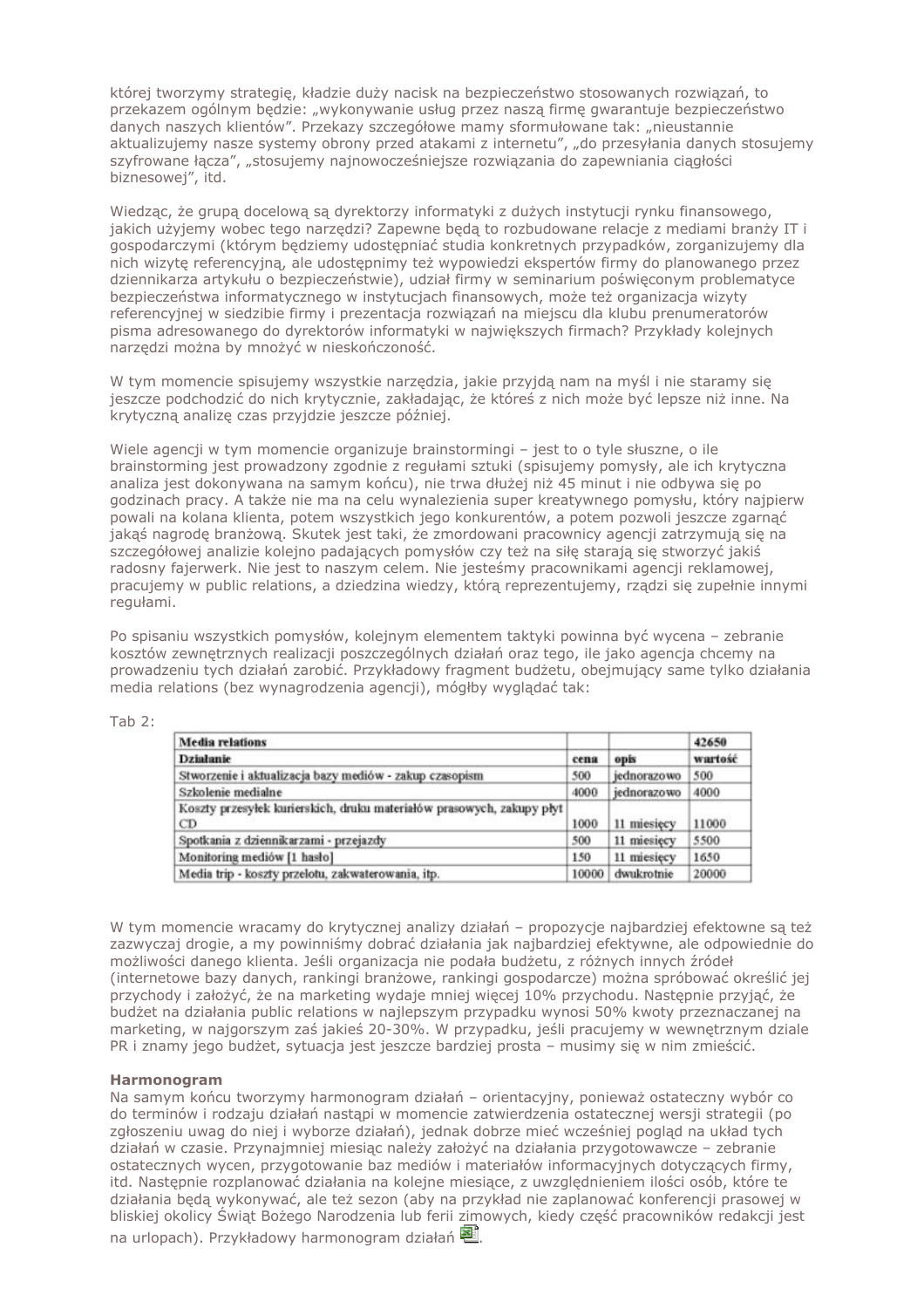## **Kontrola**

Ponieważ efekty działań PR są odroczone w czasie, minimalnym okresem wdrażania takich działań powinien być rok. Jeśli jednak klient (zarząd firmy) określił krótszy okres czasu, należy uprzedzić, że może być on jednak niewystarczający do osiągnięcia spodziewanych efektów.

W tym miejscu powinna się też znaleźć informacja, jakie efekty naszej strategii zakładamy. Wcześniej warto zebrać liczby, które charakteryzują daną firmę jeszcze przed wdrożeniem strategii działań public relations. Na przykład: oglądalność strony na poziomie 30 wejść dziennie, 2 publikacje w mediach w okresie ostatniego roku, średnio 2 zapytania ofertowe miesięcznie – w zależności od tego, do jakich grup docelowych adresowana bedzie nasza strategia i jakie stawiamy sobie cele. Nastepnie należałoby regularnie gromadzić dane o wysokości tych wskaźników, aby zobaczyć jak zmieniają się one pod wpływem prowadzenia działań komunikacyjnych.

Po zakończeniu tych działań będziemy też mogli sprawdzić zmianę tych wskaźników. Będzie to dla nas także wskazówka, gdzie działania public relations zostały dobrze przeprowadzone, a które obszary wymagają dalszej pracy czy też wdrożenia nowych narzędzi. Takie określenie obecnego stanu rzeczy jest łatwe dla działu PR firmy, jednak praktycznie niemożliwe dla agencji, która często nie ma dostępu do takich danych. Dlatego w przypadku agencji, warto takie rozwiązanie zaproponować klientowi, aby mógł się on przekonać, że działania public relations mają konkretne, wymierne efekty poza ilością publikacji prasowych.

W praktyce agencyjnej do tej pory z takim postepowaniem sie nie spotkałam, zazwyczaj efekty realizacji strategii określane są bardzo ogólnie, jak na przykład:

- Wprowadzenie firmy do mediów i stały poziom publikacji o firmie w mediach
- Wzrost oglądalności strony internetowej
- Wzrost liczby zapytań ofertowych

- Rozszerzenie pakietów usług zamawianych przez dotychczasowych klientów

Jednak do pomiaru ilościowego zazwyczaj nikt nie przywiązuje wagi. Klient zauważa, że jego działalność biznesowa się rozwija, współpraca z agencją układa się pomyślnie, więc liczby nie są aż tak istotne. Tymczasem jest to błąd. Skoro nie jesteśmy w stanie zaprezentować konkretnych, mierzalnych efektów naszych działań, jaką wartość mają nasze działania? I dlaczego dziedzinie wiedzy, którą uprawiamy, tak czesto zarzucana jest mała wiarygodność, dlaczego jest ona czesto mylona z działaniami reklamowymi?

## Prezentacja

Gdy strategia jest już zamknięta (po ostatecznych poprawkach), możemy zabrać się za przygotowanie prezentacji dla klienta (zarządu). Często popełniany błąd to przepisanie całej strategii w najdrobniejszych szczegółach do programu PowerPoint. Nic więc dziwnego, że klient (prezes) zasypia od momentu gdy zaczyna mu się opowiadać o organizacji i jej problemach (tymczasem jedno i drugie klient/prezes zna przecież doskonale), a to, co go interesuje, znajduje sie na samym końcu prezentacji, a czesto nie ma tego wcale. Tymczasem chodzi o odpowiedź na jedno, konkretne pytanie: "Co ja z tego bede miał, że pozwole im rozwiązać mój problem w ten sposób, w jaki oni mi to proponują?". Odpowiedź ta musi być krótka i przekonująca – nie tylko do tych konkretnych działań, ale też do firmy (działu), która (który) ma je zrealizować.

## Wdrożenie

Nasza strategia została zaakceptowana. Z niewielkimi poprawkami, ale możemy zacząć ją wdrażać. Wiemy już, jakie działania powinniśmy podjąć i w jakich terminach. Co zrobić, aby to wdrożenie było jak najbardziej skuteczne? Tutaj punktem wyjściowym jest harmonogram. Jeszcze raz analizujemy nasza propozycje i teraz już dokładnie umiejscawiamy nasze działania w czasie, tak, aby móc trzymać się wyznaczonych terminów. Ma to ogromne znaczenie zwłaszcza przy krótkotrwałych projektach w rodzaju konferencji prasowej, gdzie trzeba dopilnować tysiąca drobnych szczegółów, a ich sprawna koordynacja przyczynia się do końcowego sukcesu. Ma to też duże znaczenie przy kilku projektach realizowanych równocześnie. Jeśli którykolwiek z nich rozpocznie się później, przygotowanie szczegółowego harmonogramu można przełożyć na moment decyzji o rozpoczęciu realizacji projektu. Kolejny ważny element to przygotowanie szczegółowych wycen i negocjacje z podwykonawcami. Ma to już również miejsce w trakcie realizacji programu (czy programów).

Od tych dwóch elementów zależy efektywna realizacia programu. Terminowość i mieszczenie się w kosztach to dwie najbardziej doceniane cechy - czy to przez własny zarząd, czy przez klientów. Dalsza efektywność też jest kwestią rzetelnej pracy. I tak przykładowo, relacje z mediami budujemy poprawnie, o ile nasza odpowiedź na poniższe pytania będzie twierdząca: czy dziennikarze otrzymują zamówione materiały na czas, czy przedstawiciele firmy są łatwo dostępni i chetnie się wypowiadają, czy firma regularnie się komunikuje, wysyłając informacje prasowe, czy dzieli się dodatkowymi informacjami, itd.